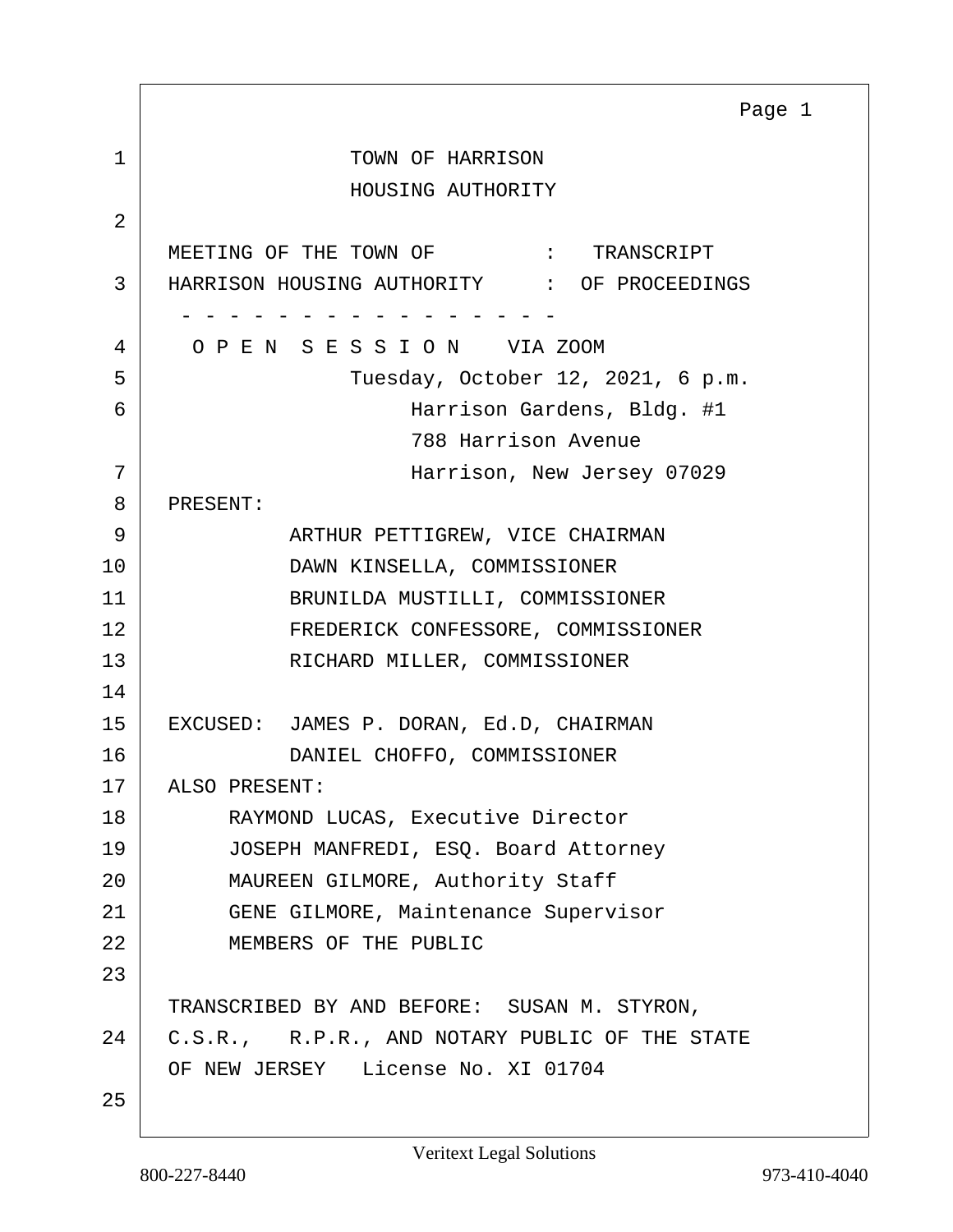<span id="page-1-0"></span>1 THE VICE CHAIRMAN: I hereby declare 2 this meeting to order and state that this is a 3 meeting of the Harrison Housing Authority of the 4 Town of Harrison scheduled for October 12, 2021.  $5$  This meeting is a regularly scheduled meeting, 6 and proper public notice of time, date, location, 7 purpose and agenda have been posted in compliance 8 with the Sunshine Law. 9 Please stand for the salute to the  $10$  | flag. 11 (Pledge of Allegiance.) 12 THE VICE CHAIRMAN: Call the roll. 13 MS. GILMORE: Commissioner Choffo, 14 absent. 15 Commissioner Confessore. 16 COMMISSIONER CONFESSORE: Here. 17 MS. GILMORE: Commissioner Kinsella. 18 COMMISSIONER KINSELLA: Here. 19 MS. GILMORE: Commissioner Miller. 20 COMMISSIONER MILLER: Here. 21 MS. GILMORE: Commissioner Mustilli. 22 COMMISSIONER MUSTILLI: Here. 23 | MS. GILMORE: Commissioner Pettigrew. 24 THE VICE CHAIRMAN: Here. 25 MS. GILMORE: Okay.

Page 2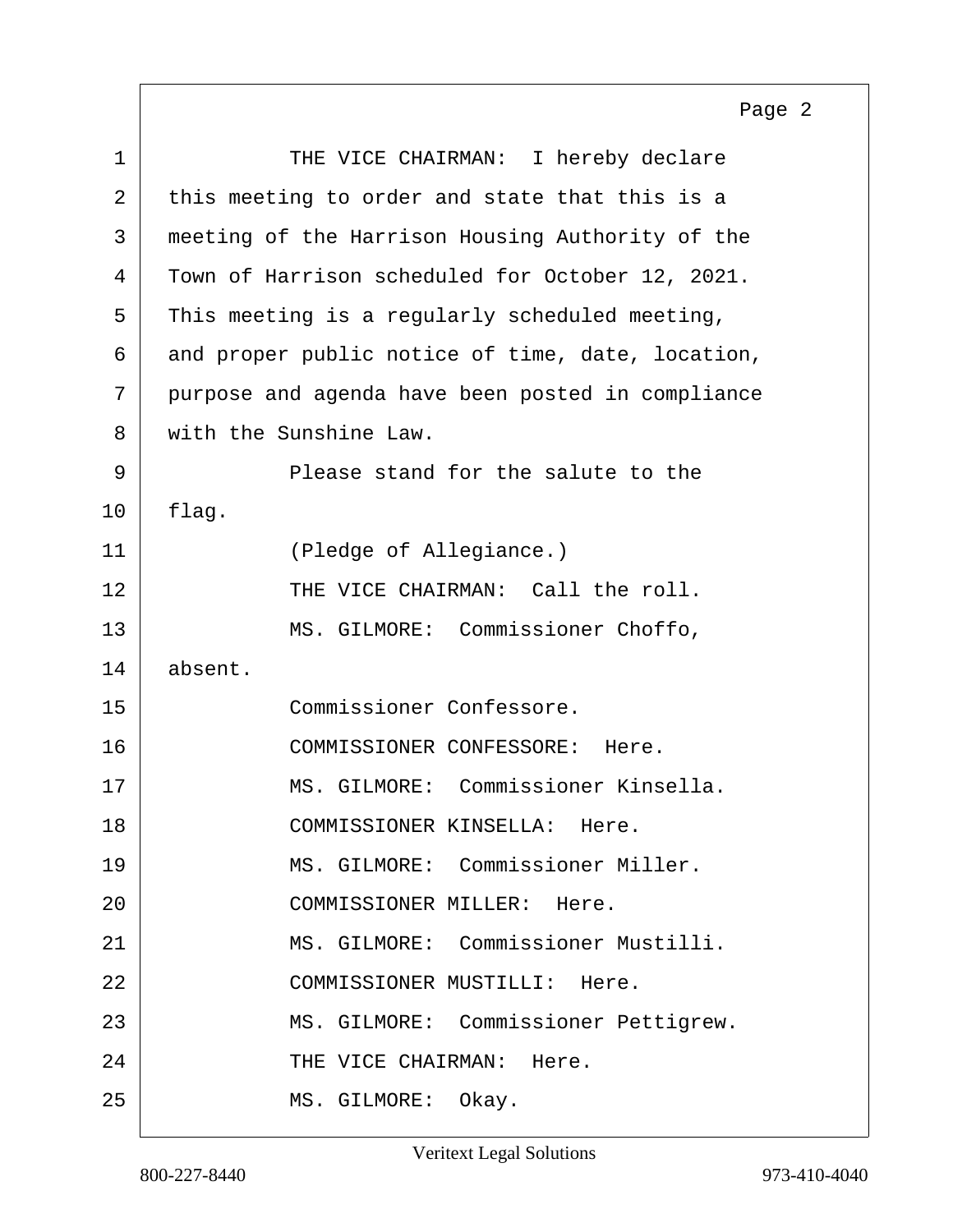<span id="page-2-0"></span>1 THE VICE CHAIRMAN: Thank you. 2 | Theed a motion to approve the minutes 3 of September 14, 2021. 4 COMMISSIONER CONFESSORE: Motion. 5 COMMISSIONER MILLER: Second. 6 | THE VICE CHAIRMAN: Motion by 7 Confessore, seconded by Miller. 8 Clerk, call the roll. 9 | MS. GILMORE: Commissioner Confessore. 10 | COMMISSIONER CONFESSORE: Aye. 11 MS. GILMORE: Commissioner Kinsella. 12 COMMISSIONER KINSELLA: Aye. 13 MS. GILMORE: Commissioner Miller. 14 COMMISSIONER MILLER: Aye. 15 MS. GILMORE: Commissioner Mustilli. 16 COMMISSIONER MUSTILLI: Aye. 17 | MS. GILMORE: Commissioner Pettigrew. 18 THE VICE CHAIRMAN: Aye. 19 I need a motion to approve all the 20 bills. 21 COMMISSIONER MILLER: Motion to approve  $22$  all bills. 23 COMMISSIONER CONFESSORE: Second. 24 THE VICE CHAIRMAN: Clerk, call the  $25$  roll. Page 3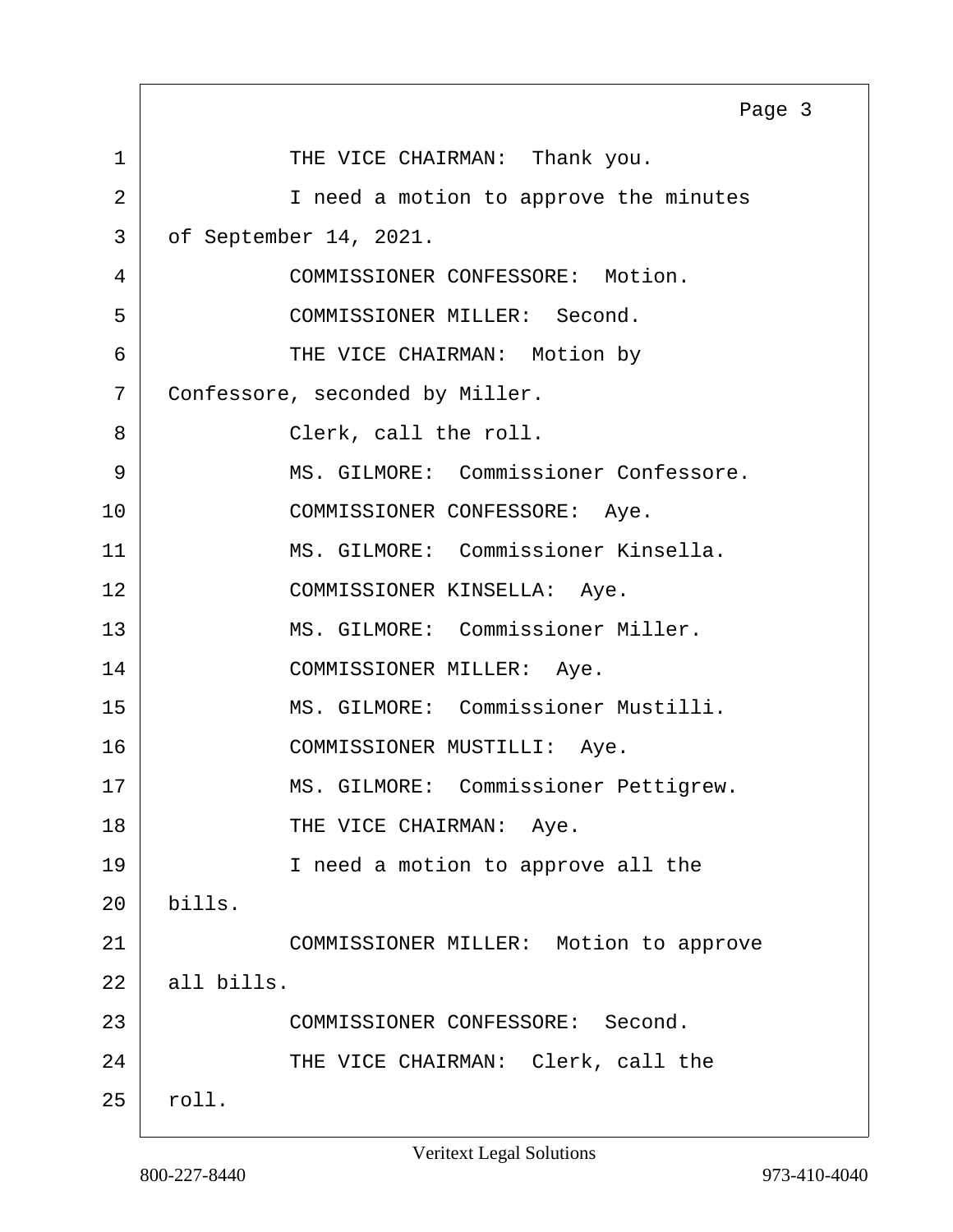<span id="page-3-0"></span>1 MS. GILMORE: Commissioner Confessore. 2 COMMISSIONER CONFESSORE: Aye. 3 MS. GILMORE: Commissioner Kinsella. 4 COMMISSIONER KINSELLA: Aye. 5 MS. GILMORE: Commissioner Miller. 6 COMMISSIONER MILLER: Aye. 7 MS. GILMORE: Commissioner Mustilli. 8 COMMISSIONER MUSTILLI: Aye. 9 | MS. GILMORE: Commissioner Pettigrew. 10 THE VICE CHAIRMAN: Aye. 11 Communications? 12 DIRECTOR LUCAS: Communications, 13 | Arthur. We sent the 2022 PHADA scholarship to 14 Ms. Correnti at the high school for anybody that 15 lives inside of our buildings. 16 We also got a thank-you note from the 17 | Malefsky family, and it reads, "Thank you for 18 your mass card and support during this difficult  $19$  time." 20 We also got a note from the Kelly 21 family which says, "We deeply appreciate the 22 | kindness, support and the love you've shown us 23 during this difficult time. It will always be 24 recommended. The family of Stephen M. Kelly." 25 That's the end of the communications. Page 4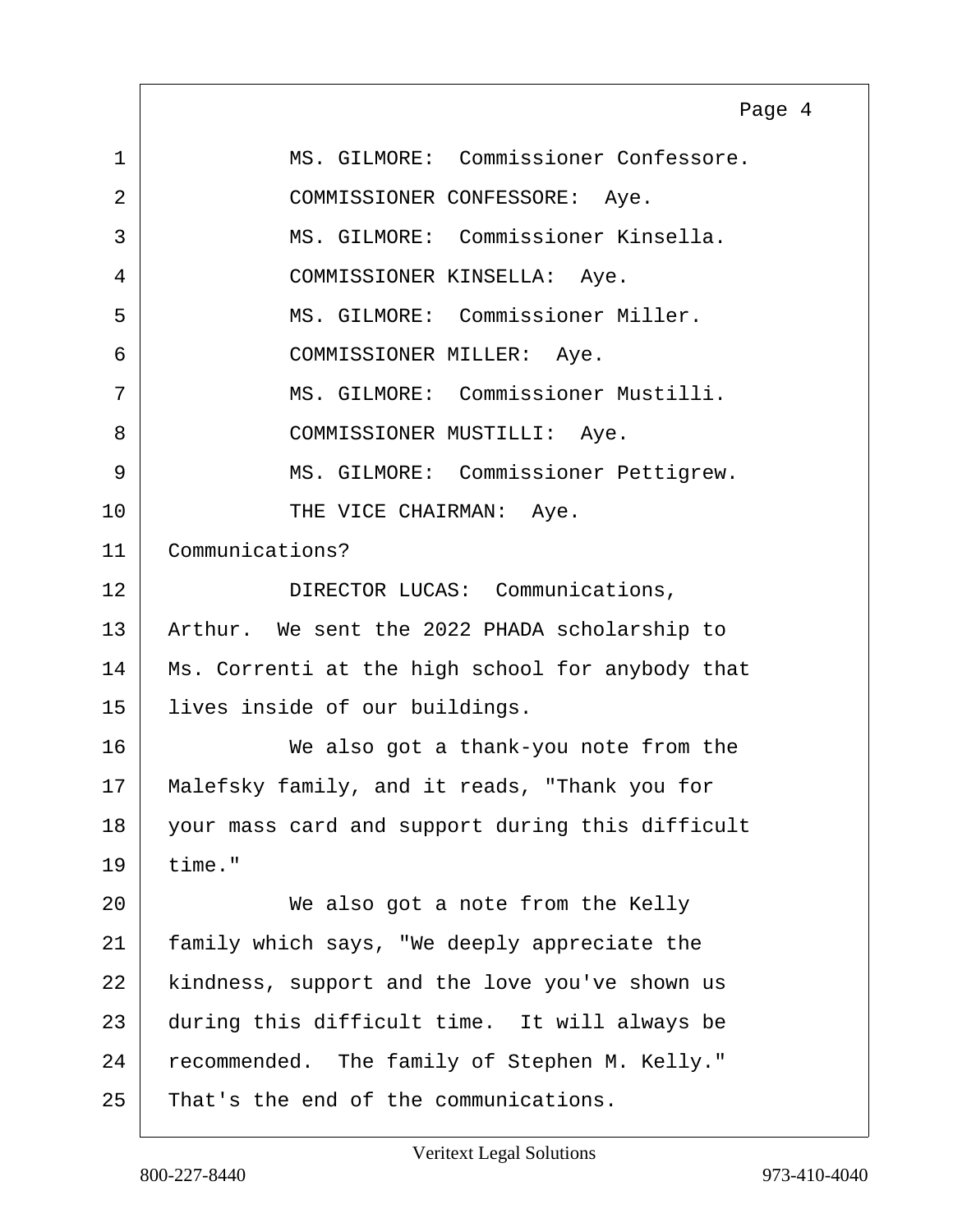<span id="page-4-0"></span>1 THE VICE CHAIRMAN: Thank you. 2 Do I have the Executive Director's 3 report? 4 DIRECTOR LUCAS: Yes. 5 SUPERFULLER CHAIRMAN: Go ahead. 6 DIRECTOR LUCAS: Do you want me to read  $7$  the whole thing? 8 | THE VICE CHAIRMAN: Um-hum. 9 DIRECTOR LUCAS: Okay. COVID 19: Our 10 staff is still following all protocols following 11 | COVID. We have been advised by some of our 12 tenants that they COVID, so this is still an 13 ongoing issue that we are experiencing. Our 14 offices remains open and our staff are working at  $15$  full capacity. 16 As you know, Governor Murphy ended the 17 | COVID 19 Public Health Emergency on June 4, 2021. 18 | However, the COVID 19 State of Emergency and many 19 COVID 19 measures remain in effect. For example, 20 the eviction moratorium for low-income residents 21 remains in effect until December 31st. I also  $22$  got an email today from HUD stating that we have  $23$  to give the tenants a month's notice before they  $24$  can be evicted. 25 The State recommends that we continue Page 5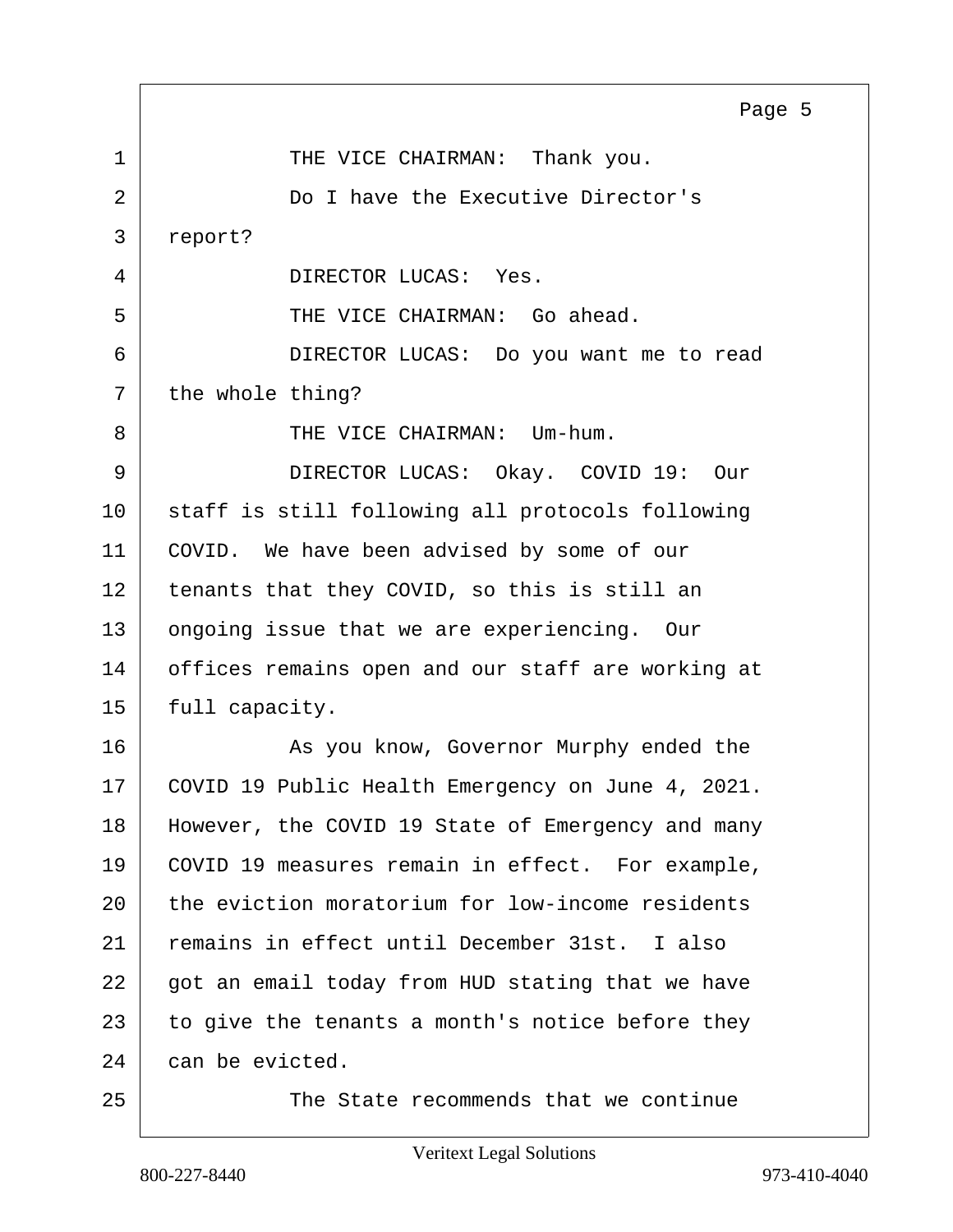Page 6

<span id="page-5-0"></span>

| $\mathbf 1$ | to conduct cleaning, disinfecting in accordance   |
|-------------|---------------------------------------------------|
| 2           | with CDC guidelines, and promptly notify          |
| 3           | employees of any known exposure to COVID 19. The  |
| 4           | state has also authorized the continuation of     |
| 5           | masking requirements, daily health check of       |
| 6           | employees, and other COVID 19 measures. That's    |
| 7           | basically that.                                   |
| 8           | All right. Policy updates: I am                   |
| 9           | continuing to work with staff and legal counsel   |
| 10          | to update the agency's Personnel Policies and     |
| 11          | Procedures Manual to ensure continued legal       |
| 12          | compliance and to address new subject matters in  |
| 13          | light of the COVID 19 pandemic. I am in the       |
| 14          | process of finalizing a draft, which I look       |
| 15          | forward to reviewing with the Personnel Committee |
| 16          | prior to the presentation to the Board.           |
| 17          | Electrical upgrades. The project:                 |
| 18          | We're about 70 percent completed. We had our      |
| 19          | boilers cleaned at both the Harrison Gardens and  |
| 20          | the Kingsland Court. They're both done. We have   |
| 21          | received documentation from PHADA, which I        |
| 22          | already told you.                                 |
| 23          | The Tenant Activity Coordinator, Kelli            |
| 24          | Mathewson, along with other tenants, will be      |
| 25          | coordinating a Halloween party for our tenants'   |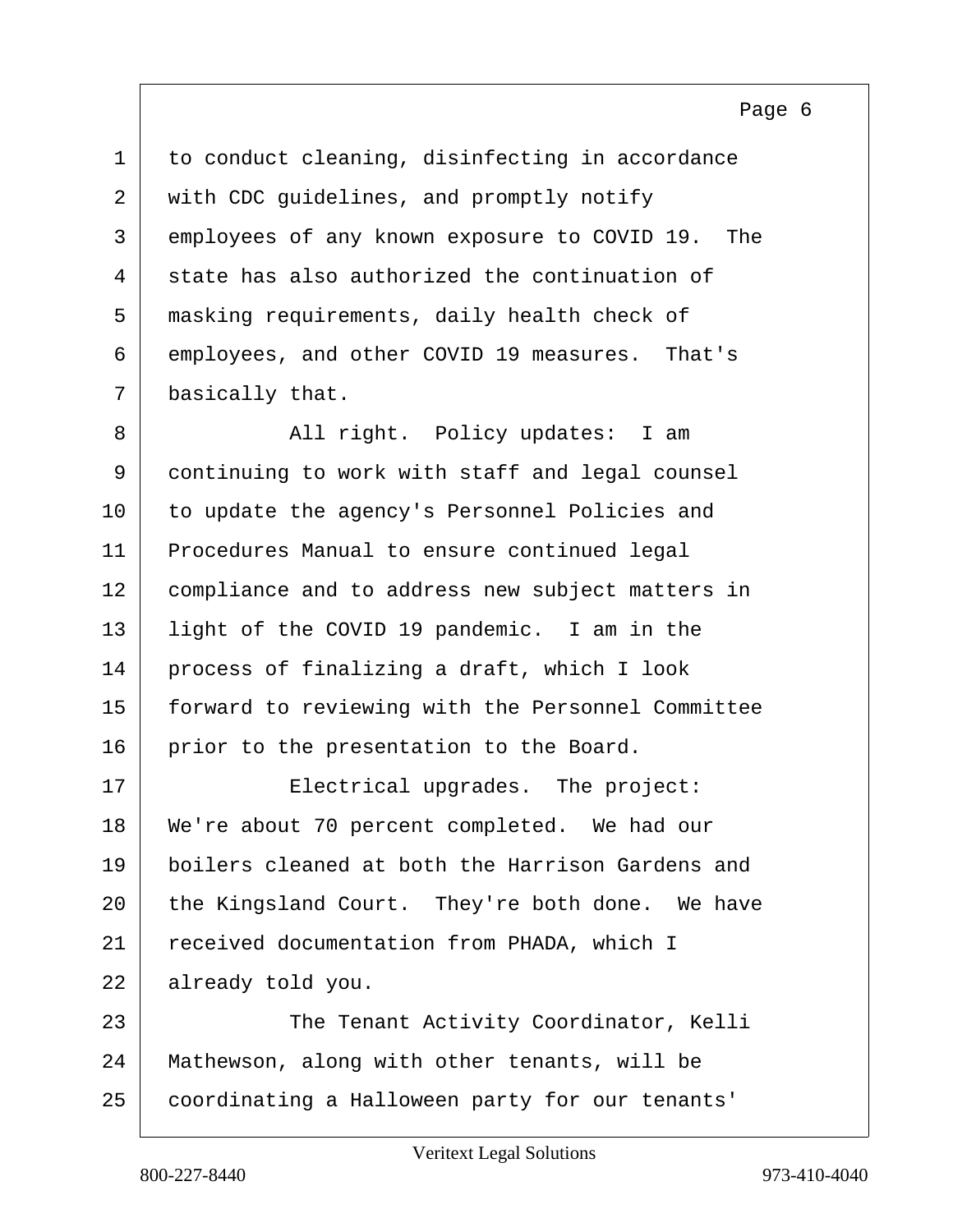Page 7

<span id="page-6-0"></span>1 children on Sunday, October 31st. It will be 2 between 11 and 1 o'clock. Ms. Mathewson will be 3 handing out candy bags and choosing three of the 4 best costumes, and the winners will receive gift 5 certificates maybe to, I don't know, ShopRite or 6 something like that, we haven't figured that out  $7 \mid \text{yet.}$ 8 Cther than that, that is my Executive 9 Director's report, Arthur. 10 COMMISSIONER CONFESSORE: I have a 11 question. I was just wondering how is your 12 caseload with COVID? Do you have many residents? 13 Are you okay down there? 14 DIRECTOR LUCAS: We had three new cases 15 this week alone. But other than that, prior to 16 this week we really haven't had any reported to 17 | us. And the two, the one person who did was 18 calling to complain about something, and he said, 19 | "I have COVID," and I'm like, "What do you mean, 20 you have COVID?" So that's how we found out  $21$  about him. 22 COMMISSIONER CONFESSORE: Okay. 23 DIRECTOR LUCAS: Go ahead, Arthur. 24 THE VICE CHAIRMAN: Do I have a motion 25 to approve the Executive Director's report?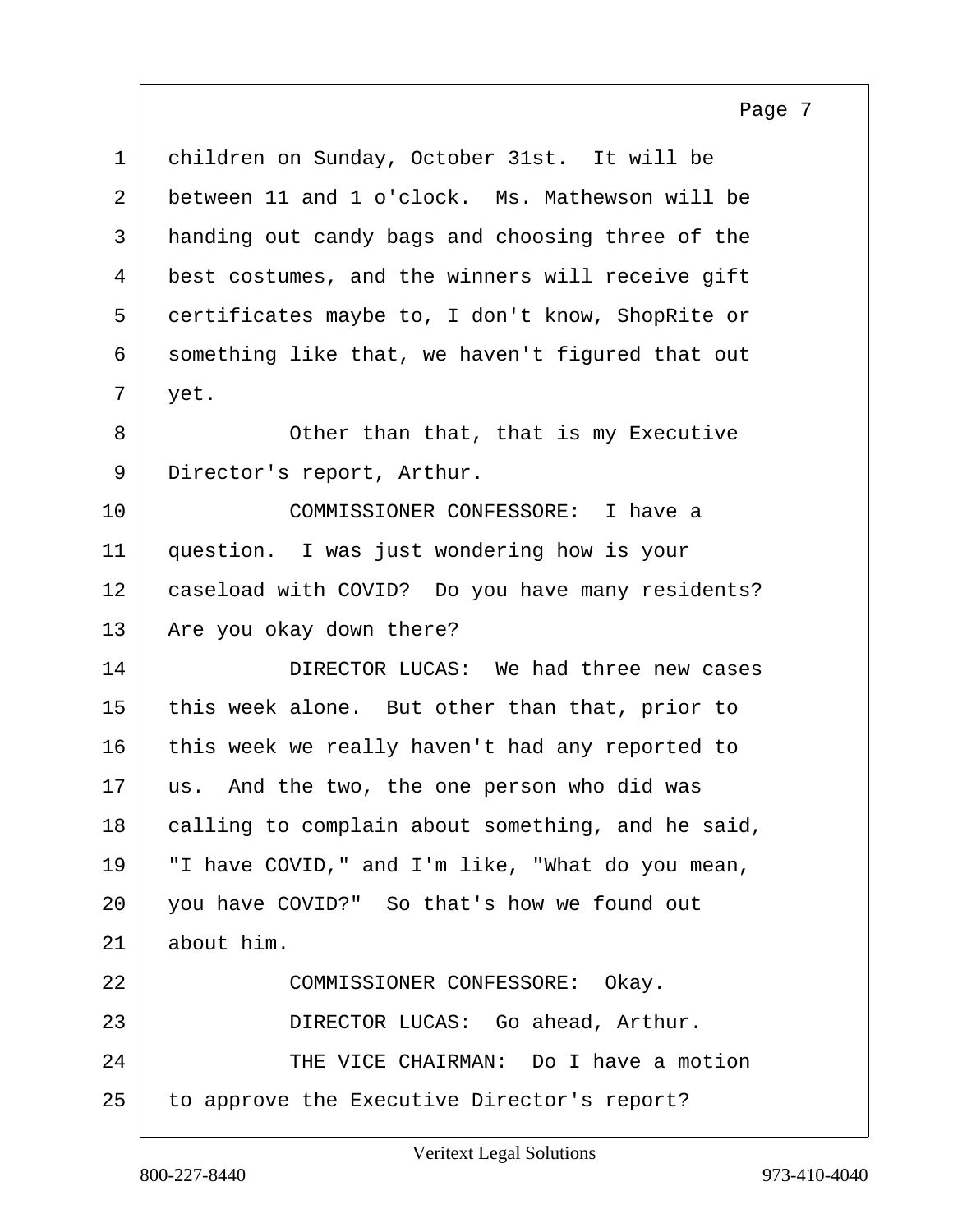<span id="page-7-0"></span>1 COMMISSIONER MILLER: Motion to approve 2 the Executive Director's report. 3 COMMISSIONER MUSTILLI: Motion. 4 COMMISSIONER CONFESSORE: Second. 5 MS. GILMORE: Commissioner Confessore. 6 COMMISSIONER CONFESSORE: Aye. 7 MS. GILMORE: Commissioner Kinsella. 8 | COMMISSIONER KINSELLA: Aye. 9 MS. GILMORE: Commissioner Miller. 10 COMMISSIONER MILLER: Aye. 11 MS. GILMORE: Commissioner Mustilli. 12 COMMISSIONER MUSTILLI: Aye. 13 | MS. GILMORE: Commissioner Pettigrew. 14 THE VICE CHAIRMAN: Aye. 15 Do I have a maintenance report for this 16 month? 17 MR. GILMORE: Just what is on the list 18 that you received. 19 THE VICE CHAIRMAN: Okay. That's it? 20 | DIRECTOR LUCAS: That's it. Nothing 21 major, Arthur. 22 THE VICE CHAIRMAN: Thank you, Gene. 23 MR. GILMORE: Any questions on my 24 report? 25 THE VICE CHAIRMAN: No. Do I have a Page 8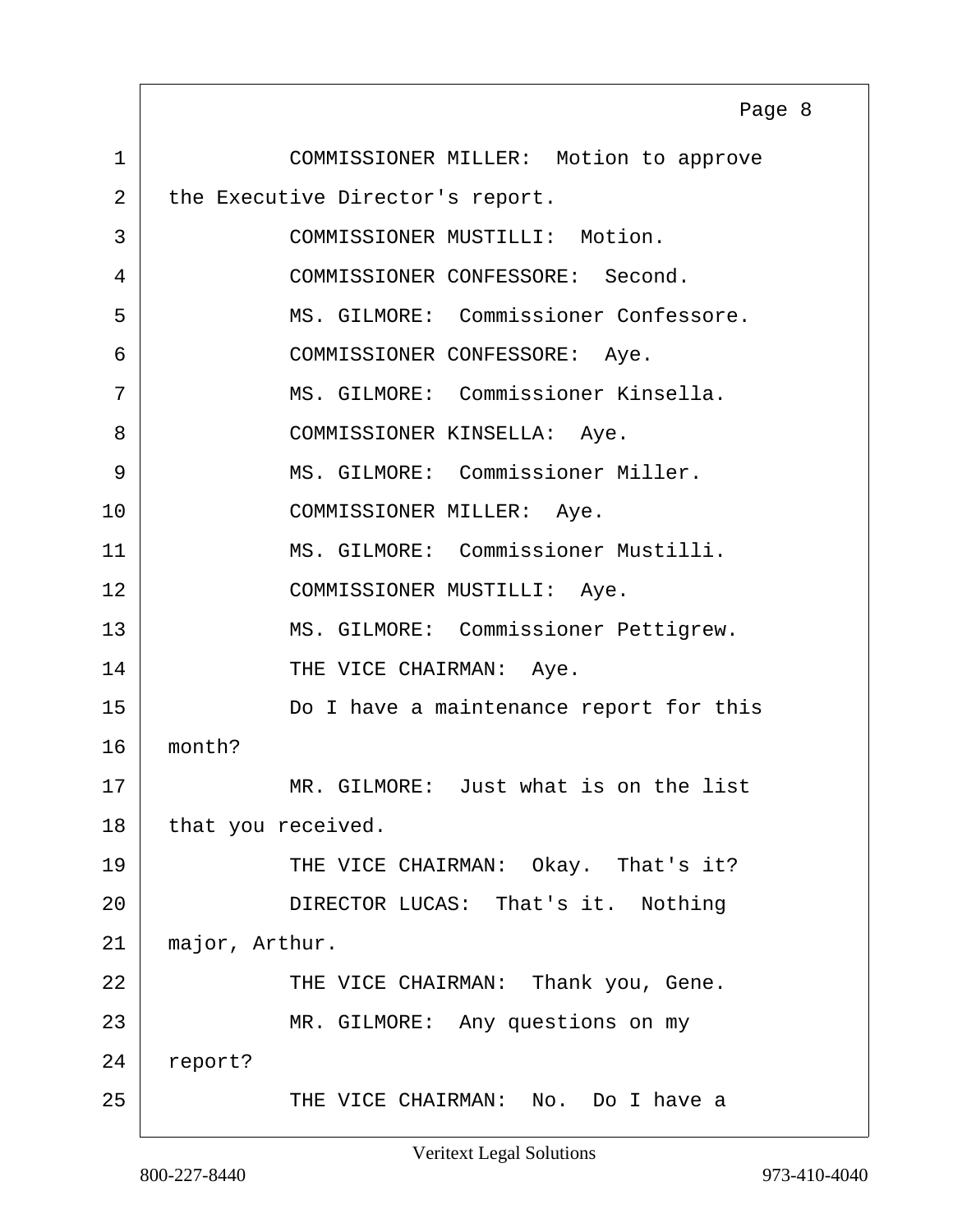<span id="page-8-0"></span>1 | motion to approve the maintenance report? 2 COMMISSIONER CONFESSORE: Motion. 3 COMMISSIONER MUSTILLI: Motion. 4 MS. GILMORE: Commissioner Confessore. 5 COMMISSIONER CONFESSORE: Aye. 6 MS. GILMORE: Commissioner Kinsella. 7 | COMMISSIONER KINSELLA: Aye. 8 MS. GILMORE: Commissioner Miller. 9 | COMMISSIONER MILLER: Aye. 10 MS. GILMORE: Commissioner Mustilli. 11 | COMMISSIONER MUSTILLI: Aye. 12 | MS. GILMORE: Commissioner Pettigrew. 13 THE VICE CHAIRMAN: Aye. 14 | Rail right. No old business? 15 DIRECTOR LUCAS: No, sir. 16 THE VICE CHAIRMAN: No new business; 17 right? 18 DIRECTOR LUCAS: No, sir. 19 THE VICE CHAIRMAN: Okay. Do I have 20 anybody from the public wanting to comment? 21 DIRECTOR LUCAS: We have no attendees, 22 | Arthur, we're clear. 23 THE VICE CHAIRMAN: Okay. Do I have a 24 motion to adjourn? 25 COMMISSIONER CONFESSORE: Motion. Page 9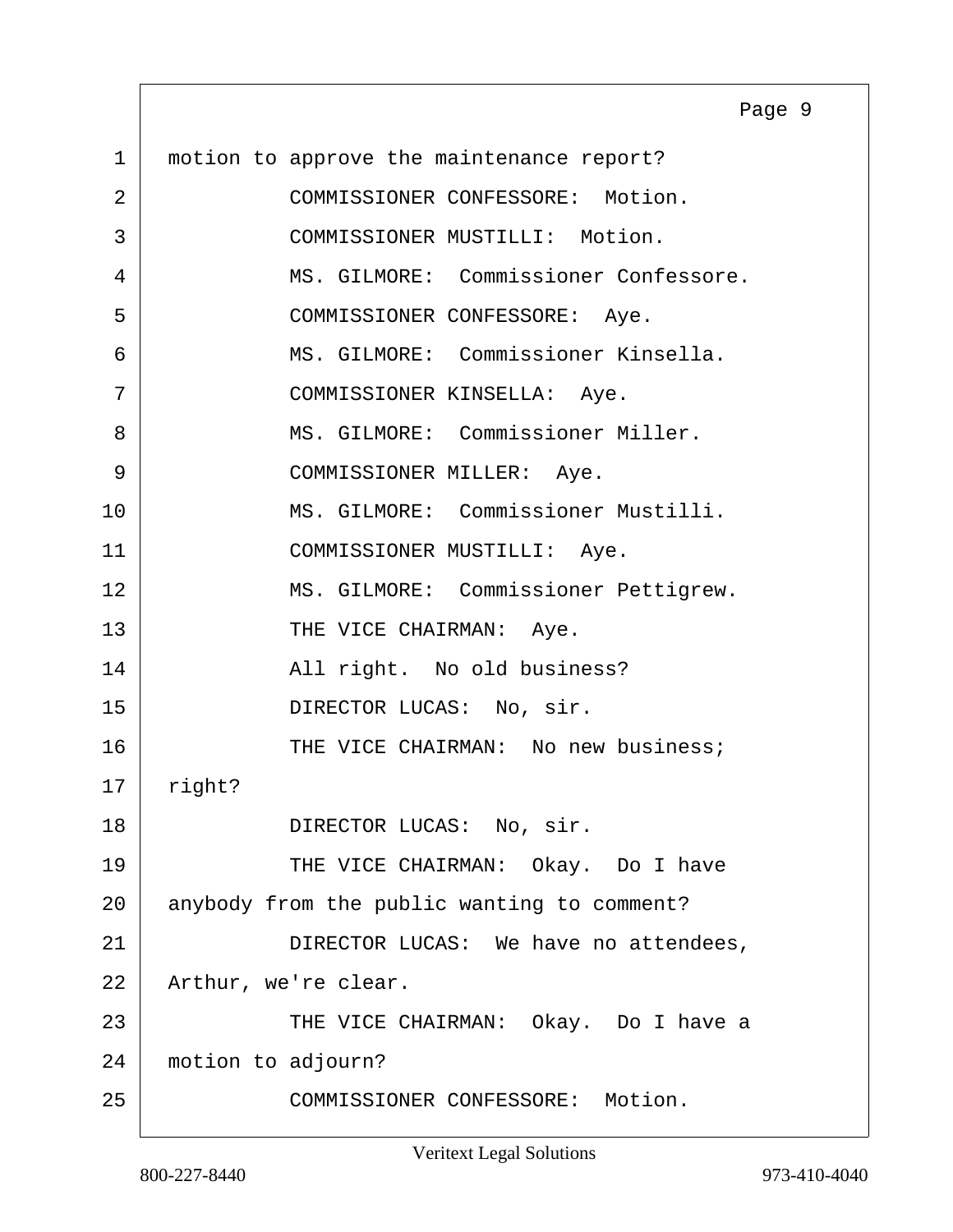<span id="page-9-0"></span>

|    | Page 10                                      |
|----|----------------------------------------------|
| 1  | THE VICE CHAIRMAN: Second?                   |
| 2  | COMMISSIONER MUSTILLI: I'll second it.       |
| 3  | THE VICE CHAIRMAN: Thank you.                |
| 4  | Clerk, call the roll.                        |
| 5  | MS. GILMORE: Commissioner Confessore.        |
| 6  | COMMISSIONER CONFESSORE: Aye.                |
| 7  | MS. GILMORE: Commissioner Kinsella.          |
| 8  | COMMISSIONER KINSELLA: Aye.                  |
| 9  | MS. GILMORE: Commissioner Miller.            |
| 10 | COMMISSIONER MILLER: Aye.                    |
| 11 | MS. GILMORE: Commissioner Mustilli.          |
| 12 | COMMISSIONER MUSTILLI: Aye.                  |
| 13 | MS. GILMORE: Commissioner Pettigrew.         |
| 14 | THE VICE CHAIRMAN: Aye.                      |
| 15 | DIRECTOR LUCAS: Thank you so much,           |
| 16 | guys.                                        |
| 17 |                                              |
| 18 | (Whereupon the proceedings concluded at 6:15 |
| 19 | $p.m.$ )                                     |
| 20 |                                              |
| 21 |                                              |
| 22 |                                              |
| 23 |                                              |
| 24 |                                              |
| 25 |                                              |

Г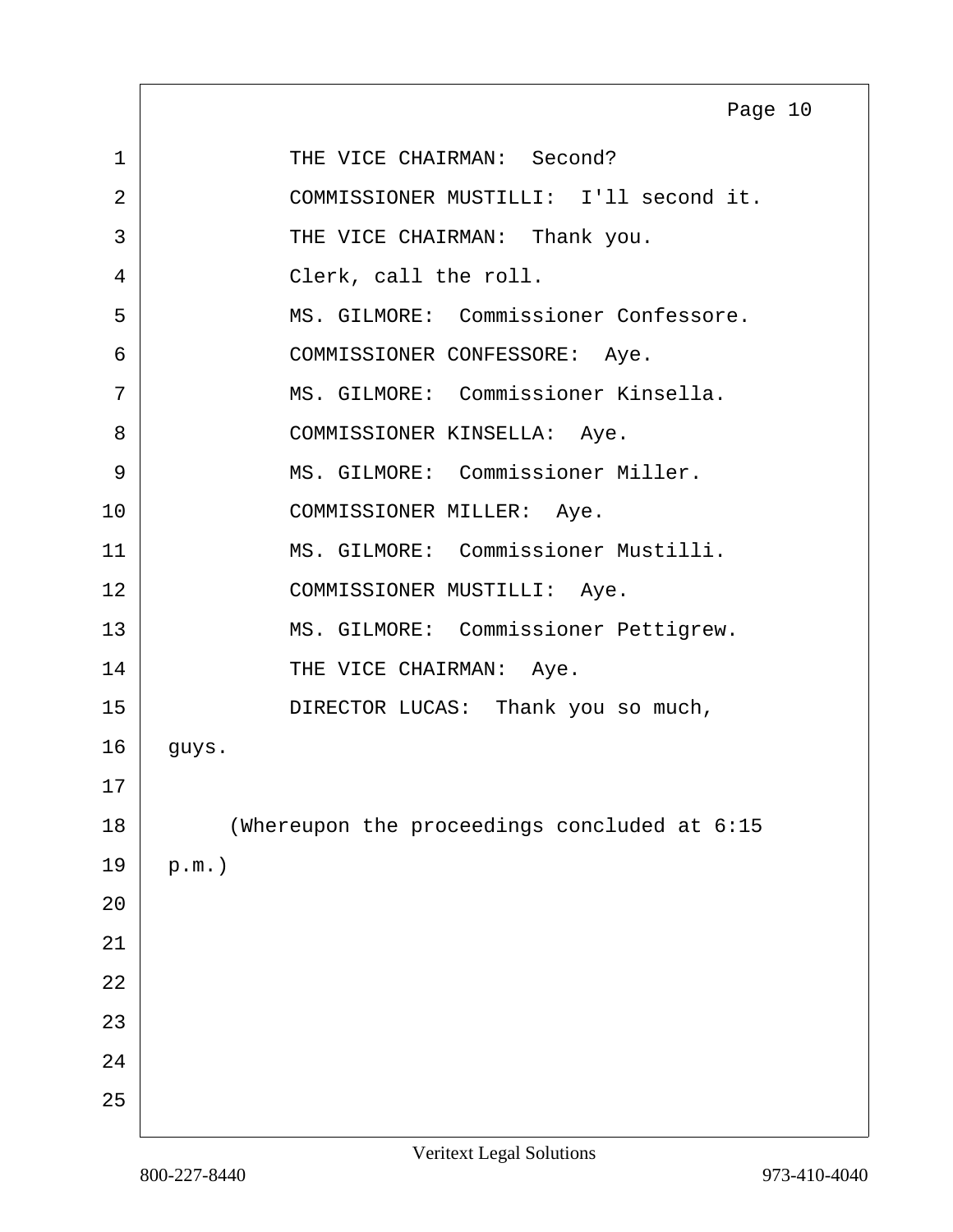Page 11

## <span id="page-10-0"></span>1 CERTIFICATE

2 3 I, SUSAN M. STYRON, Notary Public, 4 R.P.R., C.S.R., of the State of New Jersey, 5 License No. XIO1704, do hereby certify that the 6 foregoing is a true and accurate transcript of 7 the proceedings as taken stenographically by and 8 before me at the time, place and on the date 9 hereinbefore set forth. 10 I DO FURTHER CERTIFY that I am neither 11 | a relative nor employee nor attorney nor counsel 12 of any of the parties to this action, and that I 13 am neither a relative nor employee of such 14 attorney or counsel, and that I am not 15 | financially interested in the action. 16 17 18 Susan M. Styrm 19 | Notary Public of the State of New Jersey My Certificate expires January 25, 2024 20 Dated: October 26, 2021 21 22 23 24 25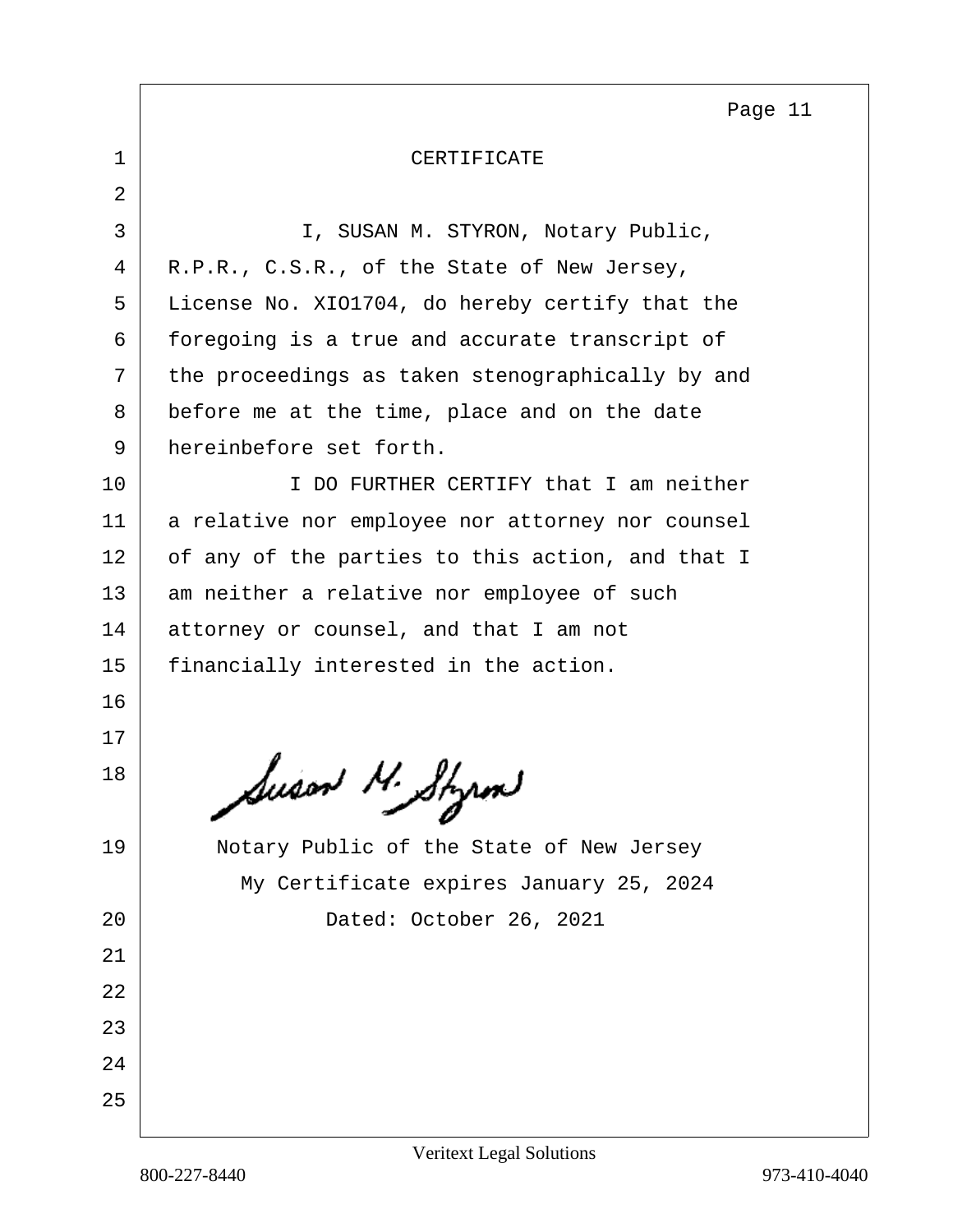| $\boldsymbol{0}$        | agency's $6:10$          | capacity 5:15        | complain 7:18        |
|-------------------------|--------------------------|----------------------|----------------------|
| 1:24<br>01704           | agenda $2:7$             | card $4:18$          | completed 6:18       |
| 07029<br>1:7            | <b>ahead</b> 5:5 7:23    | caseload 7:12        | compliance 2:7       |
| $\mathbf{1}$            | allegiance 2:11          | cases 7:14           | 6:12                 |
|                         | <b>anybody</b> 4:14 9:20 | <b>cdc</b> 6:2       | concluded 10:18      |
| 1 $1:67:2$              | appreciate 4:21          | certificate 11:1,19  | conduct 6:1          |
| 11 $7:2$                | <b>approve</b> 3:2,19,21 | certificates 7:5     | confessore 1:12      |
| 12<br>1:52:4            | 7:25 8:1 9:1             | certify $11:5,10$    | 2:15,16 3:4,7,9,10   |
| 14<br>3:3               | <b>arthur</b> $1:94:13$  | chairman $1:9,15$    | 3:23 4:1,2 7:10,22   |
| 19 $5:9,17,18,196:3$    | 7:9,23 8:21 9:22         | $2:1,12,24$ 3:1,6,18 | 8:4,5,6 9:2,4,5,25   |
| 6:6,13                  | attendees 9:21           | $3:24$ 4:10 5:1,5,8  | 10:5,6               |
| $\overline{2}$          | attorney 1:19            | 7:24 8:14,19,22,25   | continuation 6:4     |
| 2021 1:5 2:4 3:3        | 11:11,14                 | 9:13,16,19,23 10:1   | continue 5:25        |
| 5:17 11:20              | authority $1:1,3,20$     | 10:3,14              | continued 6:11       |
| $2022$ 4:13             | 2:3                      | check 6:5            | continuing 6:9       |
| 2024 11:19              | authorized 6:4           | children 7:1         | coordinating 6:25    |
| 25 11:19                | avenue 1:6               | choffo 1:16 2:13     | coordinator 6:23     |
| 26 11:20                | aye 3:10,12,14,16        | choosing 7:3         | correnti 4:14        |
| $\overline{\mathbf{3}}$ | 3:184:2,4,6,8,10         | cleaned 6:19         | costumes 7:4         |
|                         | 8:6,8,10,12,149:5        | cleaning $6:1$       | counsel 6:9 11:11    |
| 31st 5:21 7:1           | 9:7,9,11,13 10:6,8       | clear $9:22$         | 11:14                |
| $\overline{\mathbf{4}}$ | 10:10,12,14              | clerk 3:8,24 10:4    | court $6:20$         |
| 4 $5:17$                | $\mathbf b$              | comment 9:20         | covid 5:9,11,12,17   |
| 6                       | bags $7:3$               | commissioner         | 5:18,19 6:3,6,13     |
|                         | basically 6:7            | 1:10,11,12,13,16     | 7:12,19,20           |
| 6 1:5                   | <b>best</b> 7:4          | 2:13, 15, 16, 17, 18 | $\mathbf d$          |
| $\overline{7}$          | <b>bills</b><br>3:20,22  | 2:19,20,21,22,23     | daily $6:5$          |
| 70 6:18                 | bldg<br>1:6              | 3:4,5,9,10,11,12     | daniel 1:16          |
| 788 1:6                 | <b>board</b> 1:19 6:16   | 3:13, 14, 15, 16, 17 | <b>date</b> 2:6 11:8 |
| 9                       | boilers 6:19             | 3:21,234:1,2,3,4,5   | <b>dated</b> 11:20   |
| 11:18<br>9280           | $brunilda 1:11$          | 4:6,7,8,97:10,22     | dawn $1:10$          |
|                         | buildings $4:15$         | 8:1,3,4,5,6,7,8,9    | december 5:21        |
| a                       | business $9:14,16$       | 8:10,11,12,139:2     | declare 2:1          |
| absent $2:14$           |                          | 9:3,4,5,6,7,8,9,10   | deeply $4:21$        |
| accurate 11:6           | $\mathbf c$              | 9:11,12,25 10:2,5    | difficult $4:18,23$  |
| <b>action</b> 11:12,15  | c.s.r. $1:24$ 11:4       | 10:6,7,8,9,10,11     | director $1:184:12$  |
| activity 6:23           | call 2:12 3:8,24         | 10:12,13             | 5:4,6,9 7:14,23      |
| address 6:12            | 10:4                     | committee 6:15       | 8:20 9:15,18,21      |
| adjourn 9:24            | calling $7:18$           | communications       | 10:15                |
| advised 5:11            | candy 7:3                | 4:11,12,25           | director's $5:27:9$  |
|                         |                          |                      | 7:258:2              |
|                         |                          |                      |                      |

 $\lfloor$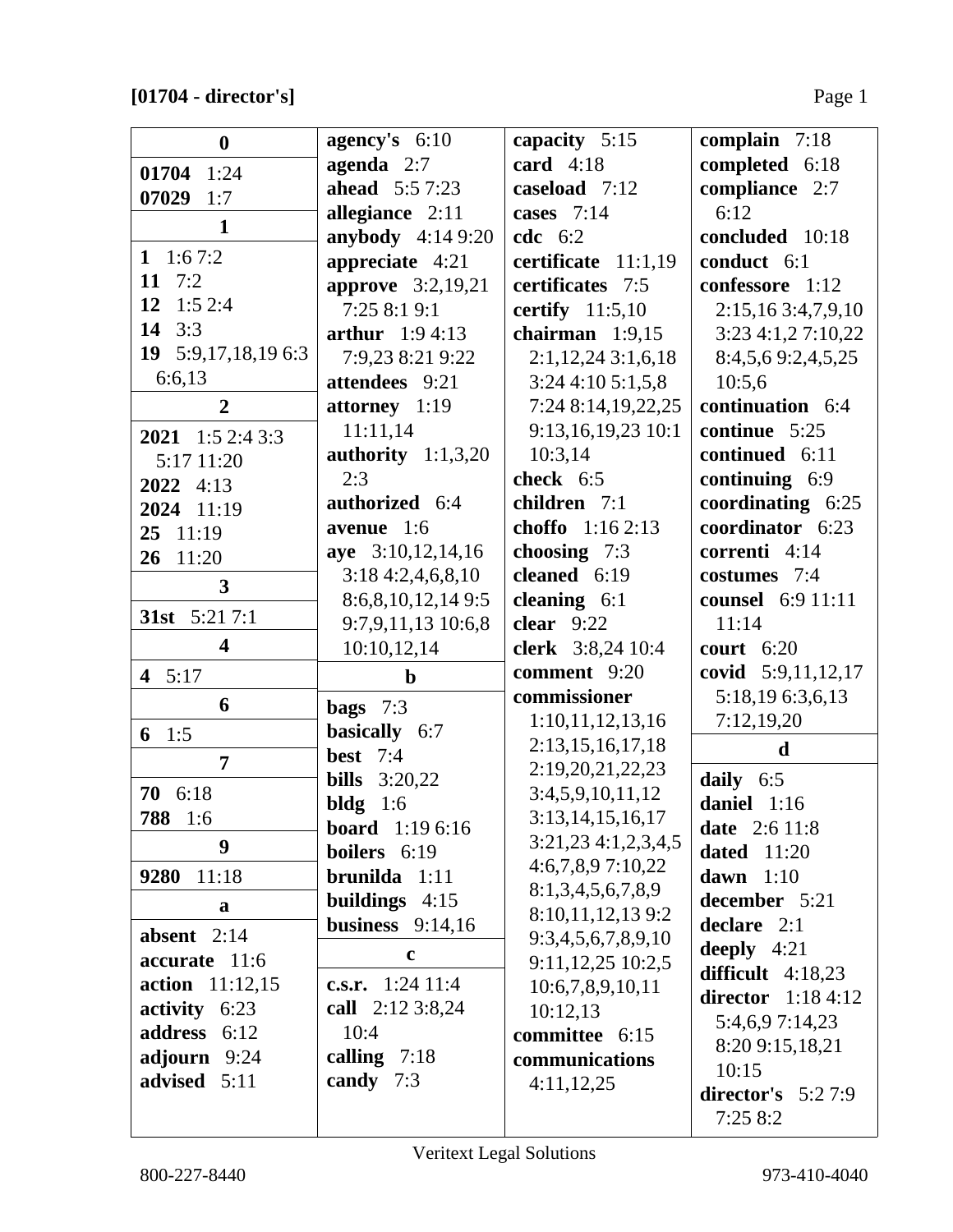## **[disinfecting - offices]** Page 2

| disinfecting 6:1           | full $5:15$                 | joseph $1:19$               | maureen 1:20               |
|----------------------------|-----------------------------|-----------------------------|----------------------------|
| documentation              | further $11:10$             | june $5:17$                 | <b>mean</b> 7:19           |
| 6:21                       | g                           | $\bf k$                     | measures $5:196:6$         |
| doran $1:15$               | gardens 1:6 6:19            | <b>kelli</b> 6:23           | meeting $1:22:2,3$         |
| draft $6:14$               | gene 1:21 8:22              | <b>kelly</b> $4:20,24$      | 2:5,5                      |
| e                          | $g$ ift 7:4                 | kindness 4:22               | members 1:22               |
| $e$ 1:4,4                  | gilmore 1:20,21             | kingsland $6:20$            | <b>miller</b> 1:13 2:19    |
| ed.d 1:15                  | 2:13, 17, 19, 21, 23        | kinsella $1:102:17$         | $2:20$ 3:5,7,13,14         |
| effect 5:19,21             | 2:25 3:9,11,13,15           | 2:183:11,124:3,4            | $3:21$ 4:5,6 8:1,9         |
| electrical 6:17            | 3:174:1,3,5,7,9             | 8:7,8 9:6,7 10:7,8          | 8:10 9:8,9 10:9,10         |
| email $5:22$               | 8:5,7,9,11,13,17            | <b>know</b> $5:167:5$       | minutes 3:2                |
| emergency 5:17             | 8:23 9:4,6,8,10,12          | known 6:3                   | <b>month</b> 8:16          |
| 5:18                       | 10:5,7,9,11,13              |                             | month's $5:23$             |
| employee $11:11,13$        | give $5:23$                 | $\mathbf{l}$                | moratorium 5:20            |
| employees 6:3,6            | $go$ 5:57:23                | law $2:8$                   | motion 3:2,4,6,19          |
| ended 5:16                 | governor 5:16               | legal $6:9,11$              | 3:21 7:24 8:1,3            |
| ensure 6:11                | guidelines 6:2              | <b>license</b> 1:24 11:5    | 9:1,2,3,24,25              |
| esq $1:19$                 | guys 10:16                  | light $6:13$                | murphy $5:16$              |
| evicted 5:24               | $\mathbf h$                 | list $8:17$                 | <b>mustilli</b> 1:11 2:21  |
| eviction 5:20              |                             | lives $4:15$                | 2:22 3:15,16 4:7,8         |
| example 5:19               | halloween 6:25              | location 2:6                | 8:3,11,129:3,10            |
| excused 1:15               | handing 7:3                 | look $6:14$                 | 9:11 10:2,11,12            |
| executive $1:185:2$        | harrison $1:1,3,6,6$        | love $4:22$                 | $\mathbf n$                |
| 7:8,258:2                  | 1:72:3,46:19                | low $5:20$                  | $n \quad 1:4,4$            |
| experiencing 5:13          | <b>health</b> $5:176:5$     | lucas $1:184:125:4$         | <b>need</b> 3:2,19         |
| expires 11:19              | hereinbefore 11:9           | 5:6,9 7:14,23 8:20          | <b>neither</b> 11:10,13    |
| exposure 6:3               | high $4:14$                 | 9:15,18,21 10:15            | $new$ 1:7,24 6:12          |
| f                          | <b>housing</b> $1:1,3,2:3$  | $\mathbf{m}$                | 7:14 9:16 11:4,19          |
|                            | <b>hud</b> 5:22             | $\mathbf{m}$ 1:23 4:24 11:3 | <b>notary</b> 1:24 11:3    |
| <b>family</b> $4:17,21,24$ | hum $5:8$                   | maintenance 1:21            | 11:19                      |
| <b>figured</b> 7:6         | $\mathbf{i}$                | 8:159:1                     | <b>note</b> 4:16,20        |
| finalizing $6:14$          | income 5:20                 | major $8:21$                | <b>notice</b> 2:6 5:23     |
| financially $11:15$        | inside $4:15$               | malefsky 4:17               | notify $6:2$               |
| flag $2:10$                | interested 11:15            | manfredi 1:19               | $\bf{0}$                   |
| following $5:10,10$        | issue $5:13$                | manual 6:11                 |                            |
| foregoing 11:6             | $\mathbf{j}$                | masking 6:5                 | $0 \quad 1:4,4$            |
| <b>forth</b> 11:9          | james $1:15$                | mass $4:18$                 | o'clock 7:2                |
| forward 6:15               | january $11:19$             | mathewson 6:24              | <b>october</b> 1:5 2:4 7:1 |
| <b>found</b> 7:20          | <b>jersey</b> $1:7,24$ 11:4 | 7:2                         | 11:20                      |
| frederick 1:12             | 11:19                       | matters 6:12                | offices 5:14               |
|                            |                             |                             |                            |